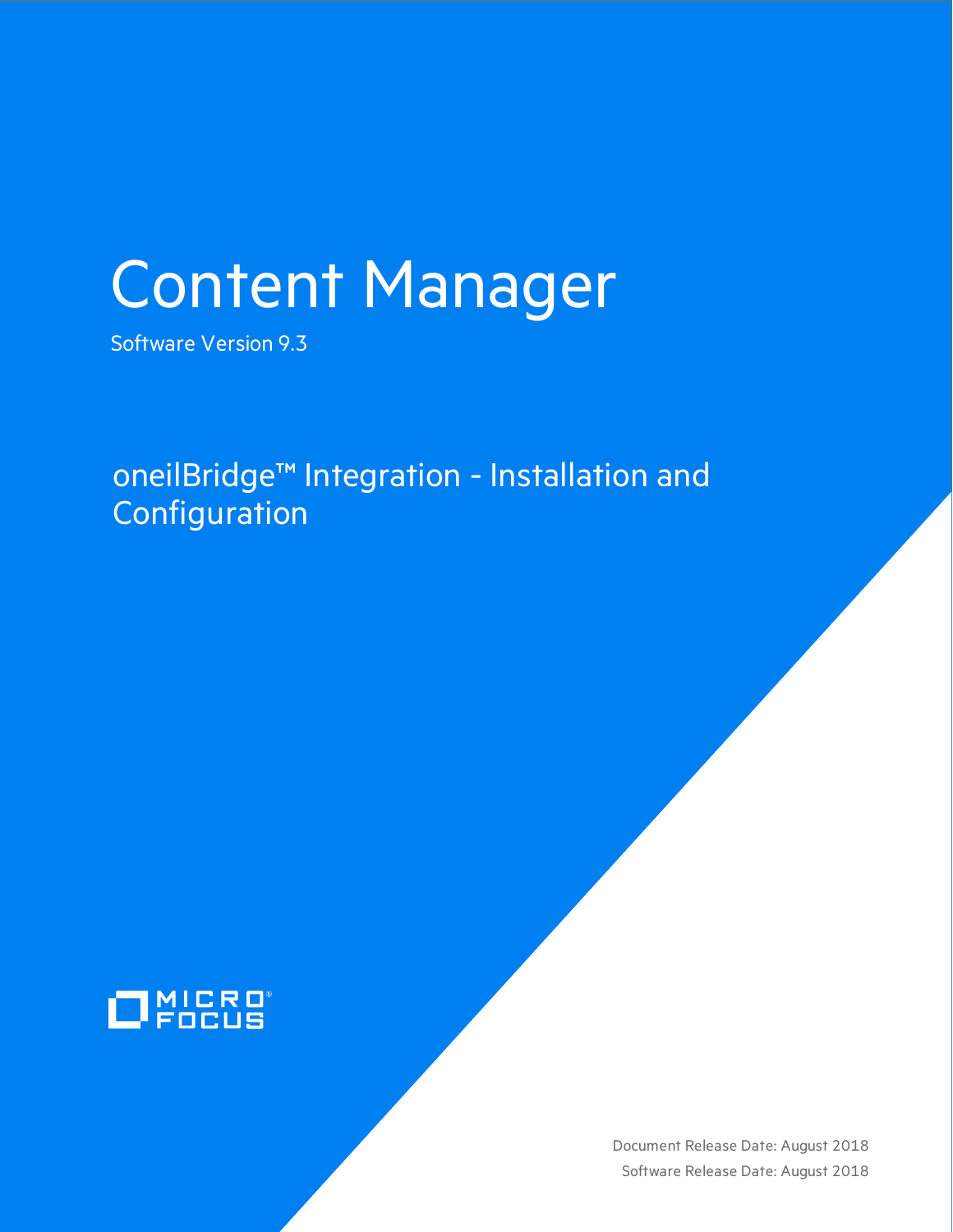#### **Legal notices**

#### **Copyright notice**

© Copyright 2008-2018 Micro Focus or one of its affiliates.

The only warranties for products and services of Micro Focus and its affiliates and licensors ("Micro Focus") are set forth in the express warranty statements accompanying such products and services. Nothing herein should be construed as constituting an additional warranty. Micro Focus shall not be liable for technical or editorial errors or omissions contained herein. The information contained herein is subject to change without notice.

#### **Trademark notices**

Microsoft, Office, Windows, Windows Vista, Windows 7, Windows 8 and Windows Server are U.S. registered trademarks of the Microsoft group of companies.

Oracle is a registered trademark of Oracle and/or its affiliates.

#### **Documentation updates**

The title page of this document contains the following identifying information:

- Software Version number, which indicates the software version.
- Document Release Date, which changes each time the document is updated.
- <sup>l</sup> Software Release Date, which indicates the release date of this version of the software.

To verify you are using the most recent edition of a document, go to <https://softwaresupport.softwaregrp.com/manuals>.

You will also receive new or updated editions of documentation if you subscribe to the appropriate product support service. Contact your Micro Focus sales representative for details.

To check for new versions of software, go to <https://www.hpe.com/software/entitlements>. To check for recent software patches, go to <https://softwaresupport.softwaregrp.com/patches>.

The sites listed in this section require you to sign in with a Software Passport. You can register for a Passport through a link on the site.

#### **Support**

Visit the Micro Focus Software Support Online website at [https://softwaresupport.softwaregrp.com](https://softwaresupport.softwaregrp.com/).

This website provides contact information and details about the products, services, and support that Micro Focus offers.

Micro Focus online support provides customer self-solve capabilities. It provides a fast and efficient way to access interactive technical support tools needed to manage your business. As a valued support customer, you can benefit by using the support website to:

- Search for knowledge documents of interest
- Submit and track support cases and enhancement requests
- Access the Software Licenses and Downloads portal
- Download software patches
- Access product documentation
- Manage support contracts
- Look up Micro Focus support contacts
- Review information about available services
- Enter into discussions with other software customers
- Research and register for software training

Most of the support areas require you to register as a Passport user and sign in. Many also require a support contract.

You can register for a Software Passport through a link on the Software Support Online site.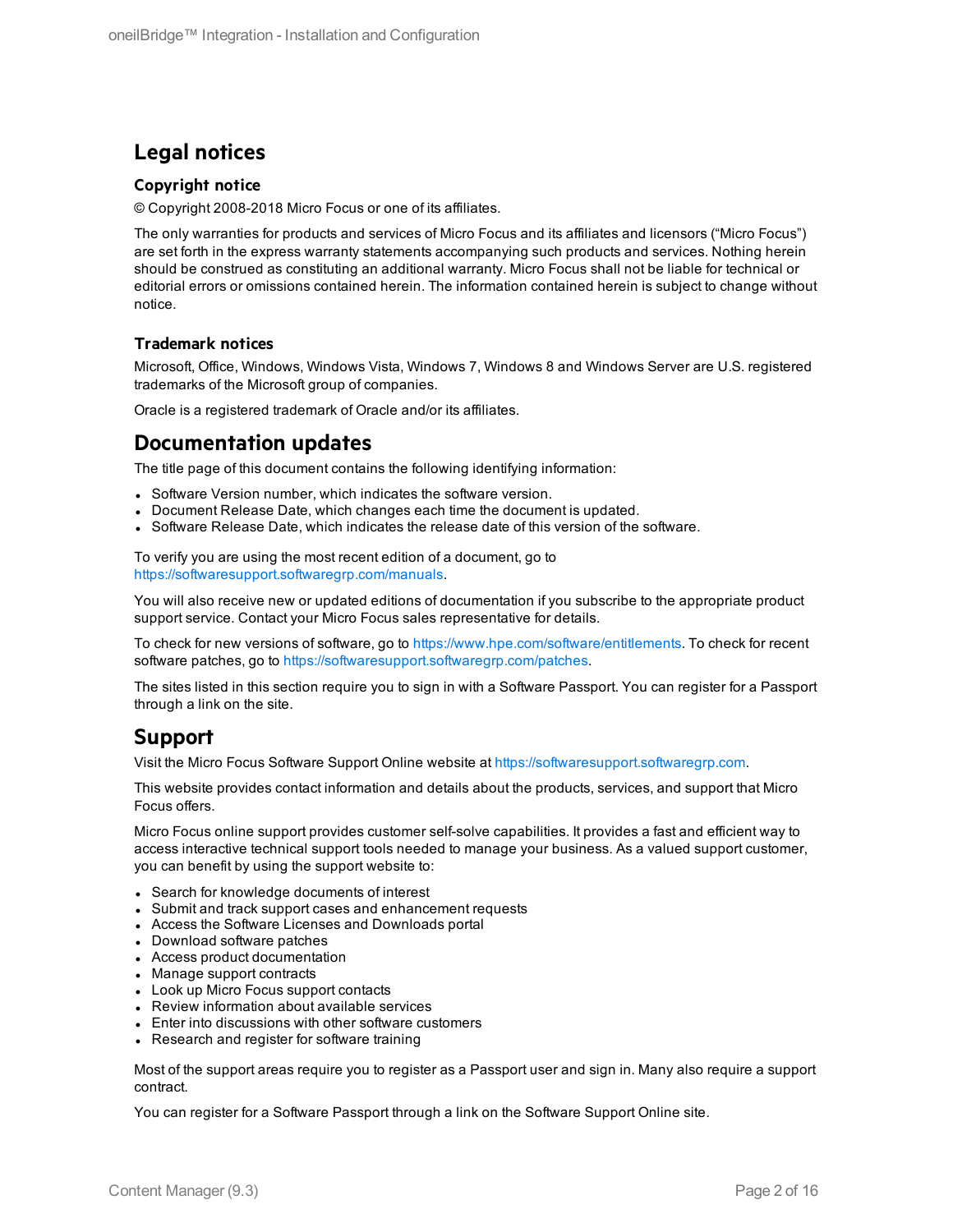To find more information about access levels, go to <https://softwaresupport.softwaregrp.com/web/softwaresupport/access-levels>.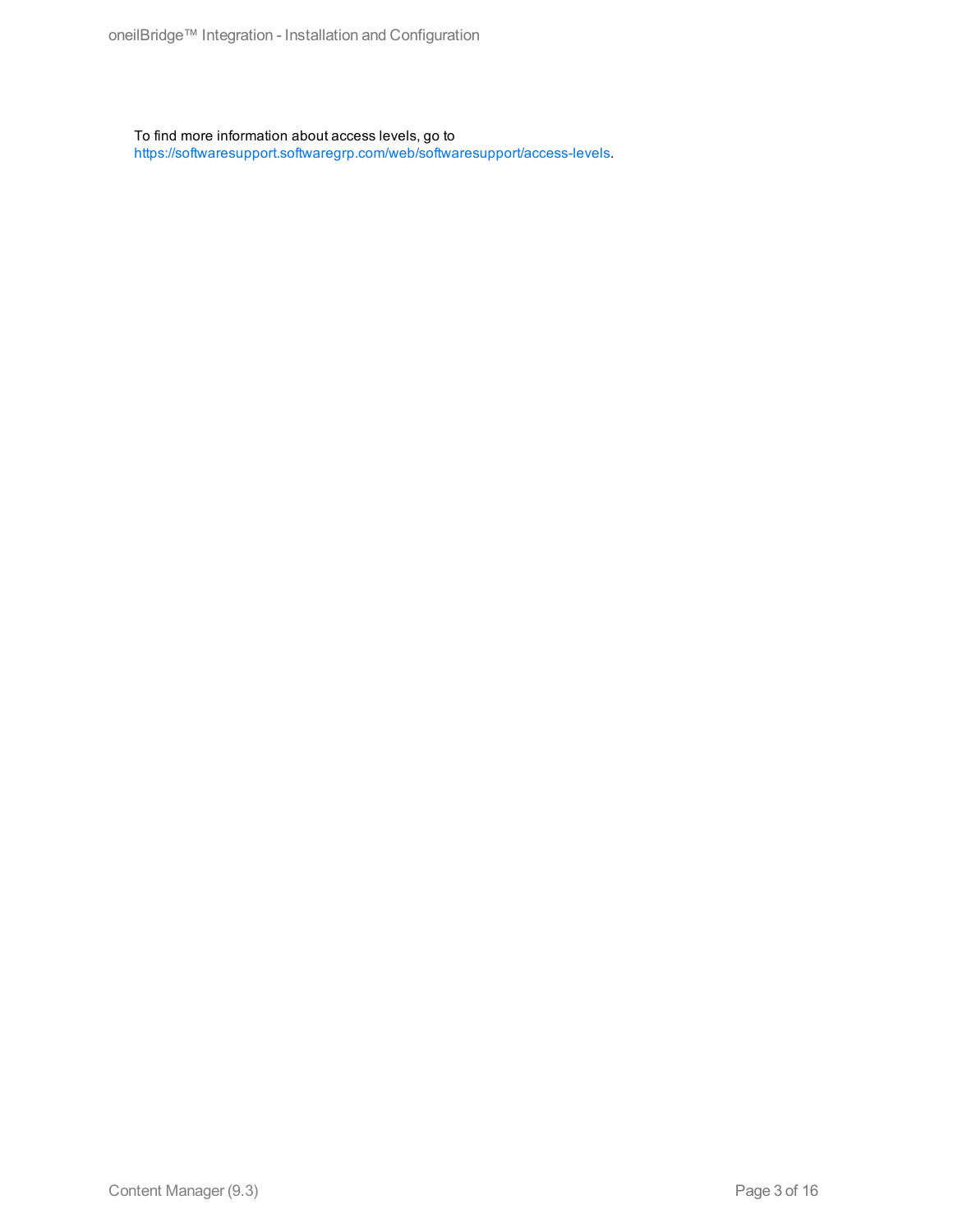# **Contents**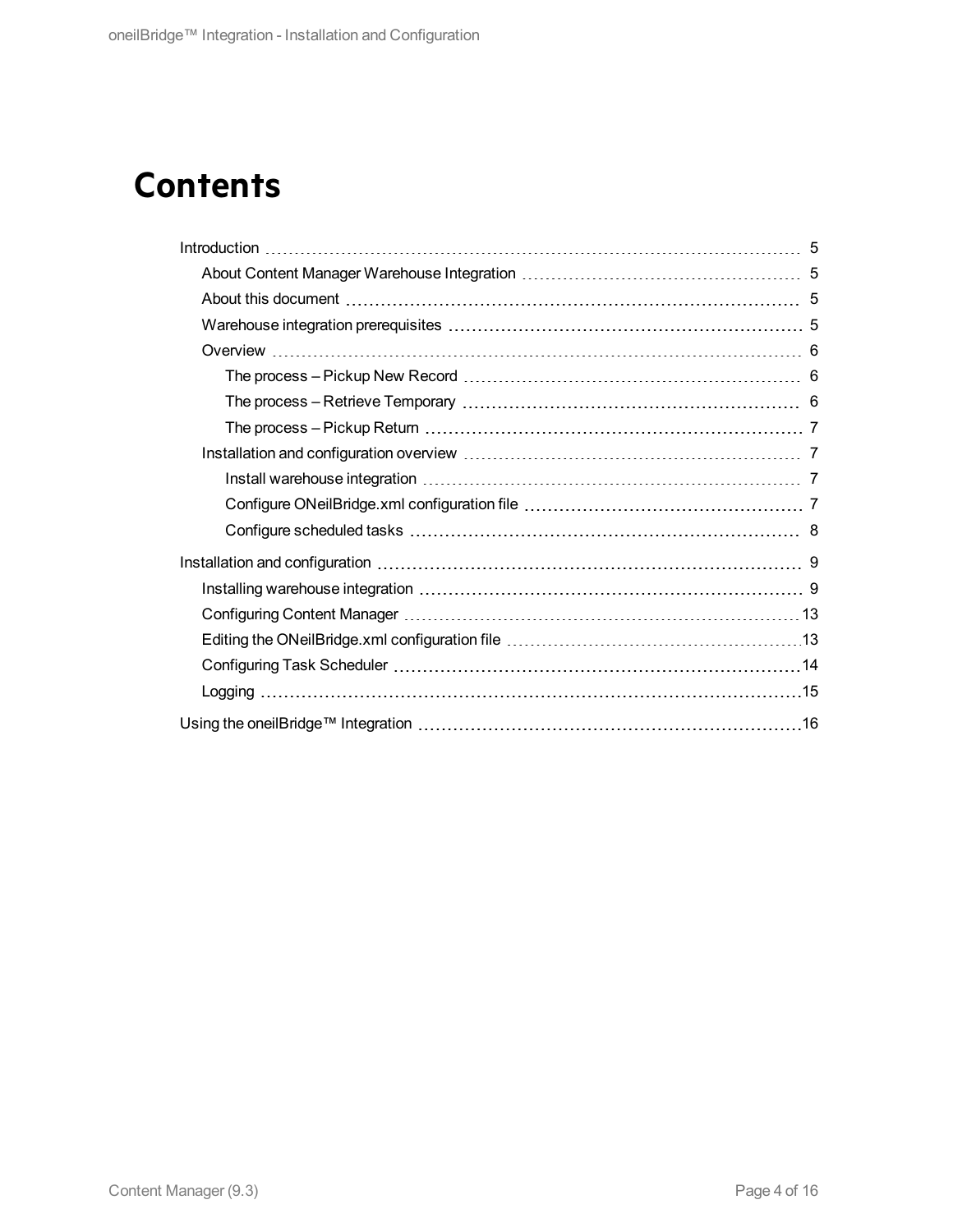# <span id="page-4-0"></span>**Introduction**

## <span id="page-4-1"></span>**About Content Manager Warehouse Integration**

Content Manager Warehouse Integration enables you to integrate Content Manager with the electronic systems of a storage provider for physical records.

The Content Manager Warehouse Integration uses the Content Manager Software Development Kit (SDK) to access Content Manager data, where required.

The integration enables you to seamlessly manage requests for records that are stored with the storage vendor from Content Manager, including the initial request, authorization (optional), processing, tracking and delivery information.

## <span id="page-4-2"></span>**About this document**

This document provides information for you to install and configure your warehouse integration with the Content Manager feature advanced requests and an external storage provider's software.

For information about how to use advanced requests, see the Content Manager Help file **TRIM.chm** in your Content Manager installation folder.

## <span id="page-4-3"></span>**Warehouse integration prerequisites**

For prerequisites, see **CM9.3\_Spec.pdf** in the Content Manager installation folder.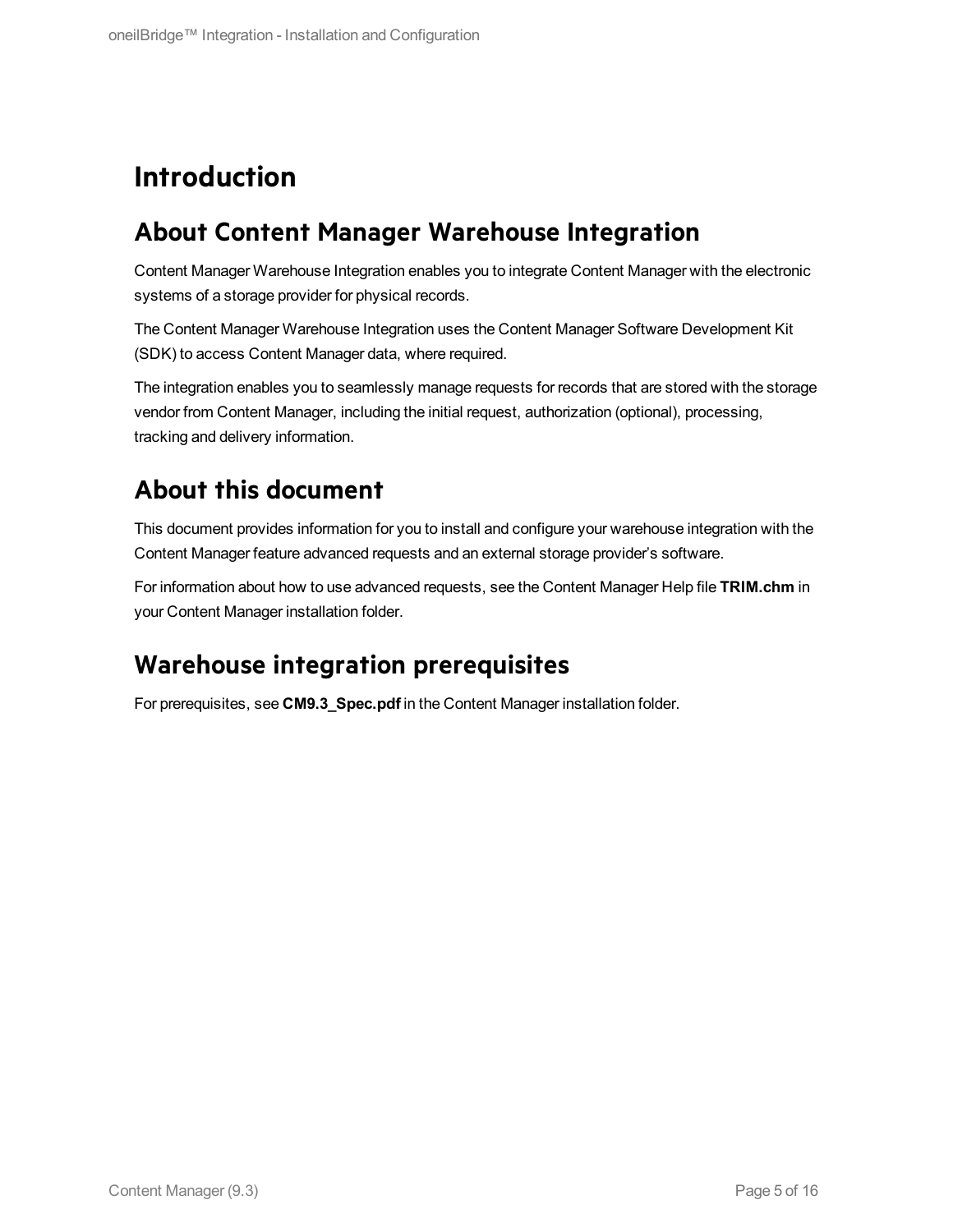## <span id="page-5-0"></span>**Overview**

The example processes describes the interaction between:

- The Content Manager user placing a request
- The Content Manager O'Neil Integration utility
- The vendor itself

#### <span id="page-5-1"></span>**The process – Pickup New Record**

This is the process used for when records are being sent to the Warehouse for the first time.

- 1. On the selected new record(s), in Content Manager, the user creates **Pickup – New Record** request. The status of this request is **New Request – Not Yet Actioned**.
- 2. The Content Manager O'Neil Integration utility sends a **Pickup** command via Scheduled Tasks which adds the pickup request as a Pickup Web Order for the Warehouse and the status of the Request in Content Manager is changed to **Order Sent to Vendor**.
- 3. The Warehouse updates the order to be a Workorder. The status of the Request in Content Manager is updated to **On Vendors Pick List** when the **Feedback** command is run via the Scheduled Tasks.
- 4. Storage vendor processes the requests, including organizing pickup.
- 5. The record(s) are picked from the Organization and are delivered to the Warehouse. The Warehouse updates the Workorder to be **Fulfilled** and the status of the Request in Content Manager is updated to **Request Completed** when the **Feedback** command is run.

#### <span id="page-5-2"></span>**The process – Retrieve Temporary**

This is the process used for when records being stored at the Warehouse are required by the Organization.

- 1. On the selected record(s), in Content Manager, the user creates **Retrieve – Temporary** request for a record that is being held in the Warehouse. The status of this request is **New Request – Not Yet Actioned**.
- 2. The Content Manager O'Neil Integration utility sends a **Request** command via Scheduled Tasks which adds the retrieval request as a Delivery Web Order for the Warehouse and the status of the Request in Content Manager is changed to **Order Sent to Vendor**.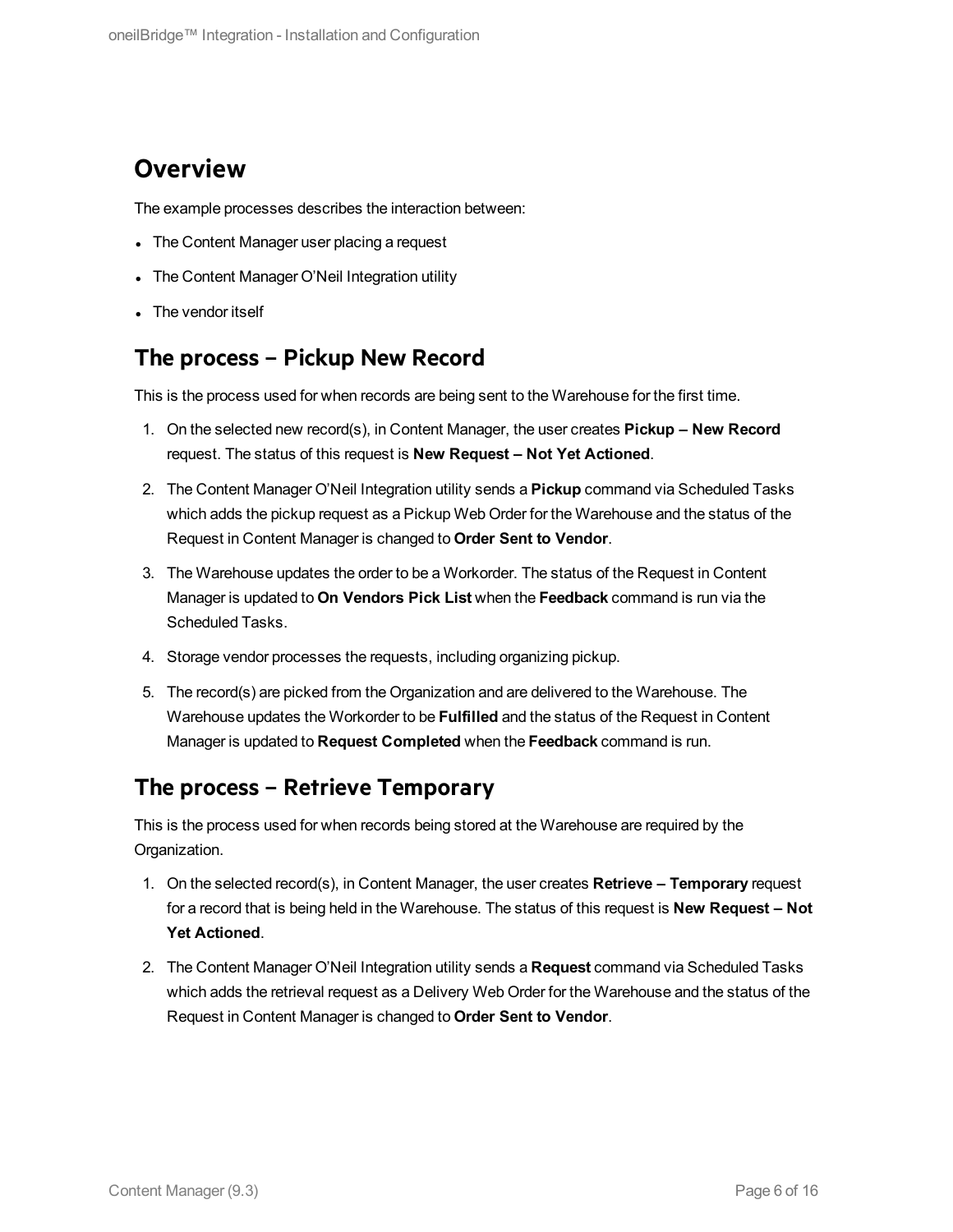- 3. The Warehouse updates the order to be a Workorder. The status of the Request in Content Manager is updated to **On Vendors Pick List** when the **Feedback** command is run via the Scheduled Tasks.
- 4. Storage vendor processes the requests and records, including organizing delivery.
- 5. The record(s) are delivered to the requesting Organization, the Warehouse updates the Workorder to be **Fulfilled** and the status of the Request in Content Manager is updated to **Request Completed** when the **Feedback** command is run.

### <span id="page-6-0"></span>**The process – Pickup Return**

This is the process used for when records are being returned to the Warehouse.

- 1. On the selected record(s), in Content Manager, the user creates **Pickup – Return** request. The status of this request is **New Request – Not Yet Actioned**.
- 2. The Content Manager O'Neil Integration utility sends a **Pickup** command via Scheduled Tasks which adds the pickup request as a Pickup Web Order for the Warehouse and the status of the Request in Content Manager is changed to **Order Sent to Vendor**.
- 3. The Warehouse updates the order to be a Workorder. The status of the Request in Content Manager is updated to **On Vendors Pick List** when the **Feedback** command is run via the Scheduled Tasks.
- 4. Storage vendor processes the requests, including organizing pickup.
- 5. The record(s) are picked from the Organization and are delivered to the Warehouse. The Warehouse updates the Workorder to be **Fulfilled** and the status of the Request in Content Manager is updated to **Request Completed** when the **Feedback** command is run.

## <span id="page-6-1"></span>**Installation and configuration overview**

#### <span id="page-6-2"></span>**Install warehouse integration**

The O'Neil Warehouse integration installation MSI deploys required files in the Content Manager installation folder.

## <span id="page-6-3"></span>**Configure ONeilBridge.xml configuration file**

This configuration file contains most of the important parameters to make your integration work with Content Manager and the storage vendor systems.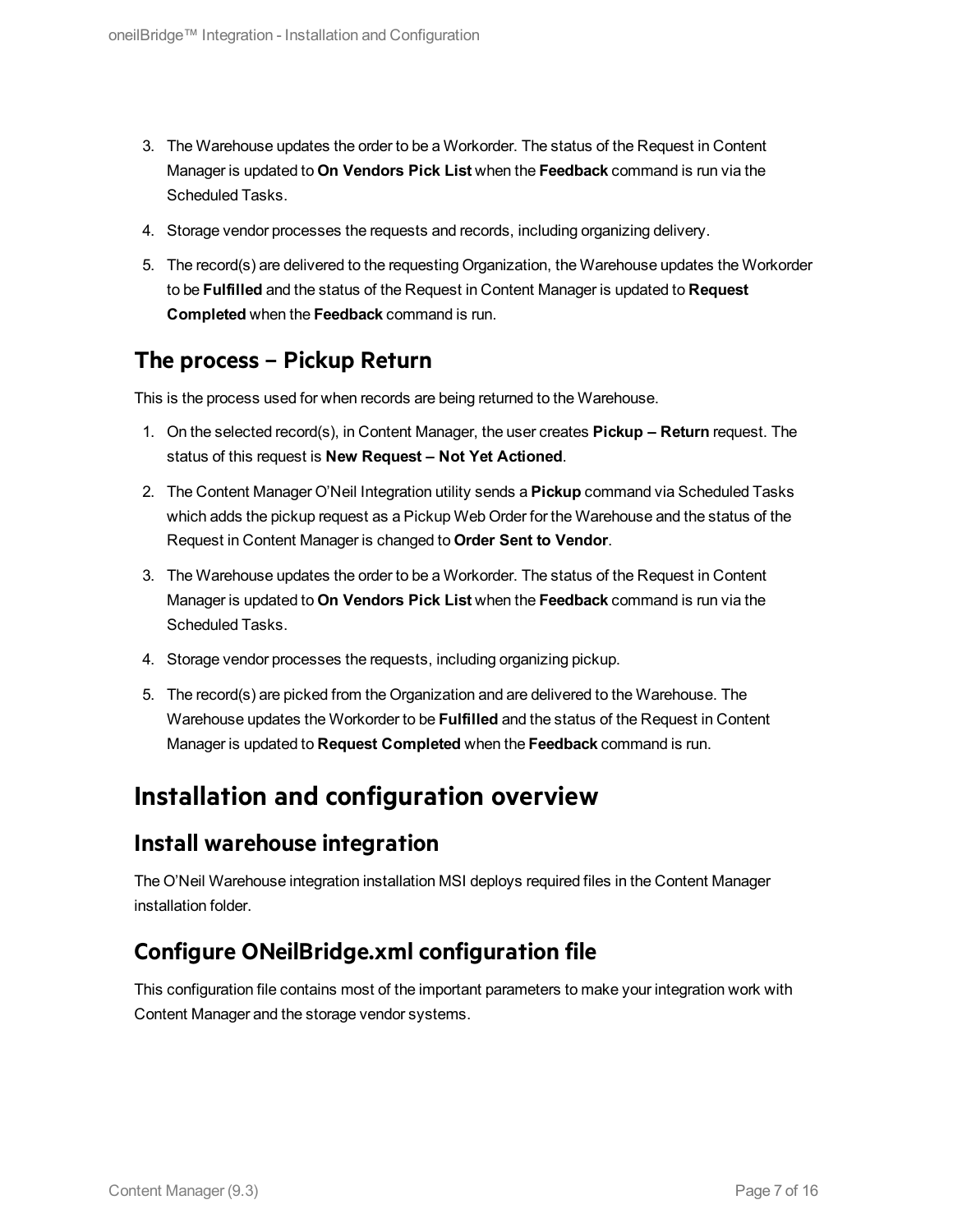## <span id="page-7-0"></span>**Configure scheduled tasks**

The integration uses the Windows Task Scheduler, which needs to be configured to carry out the required tasks.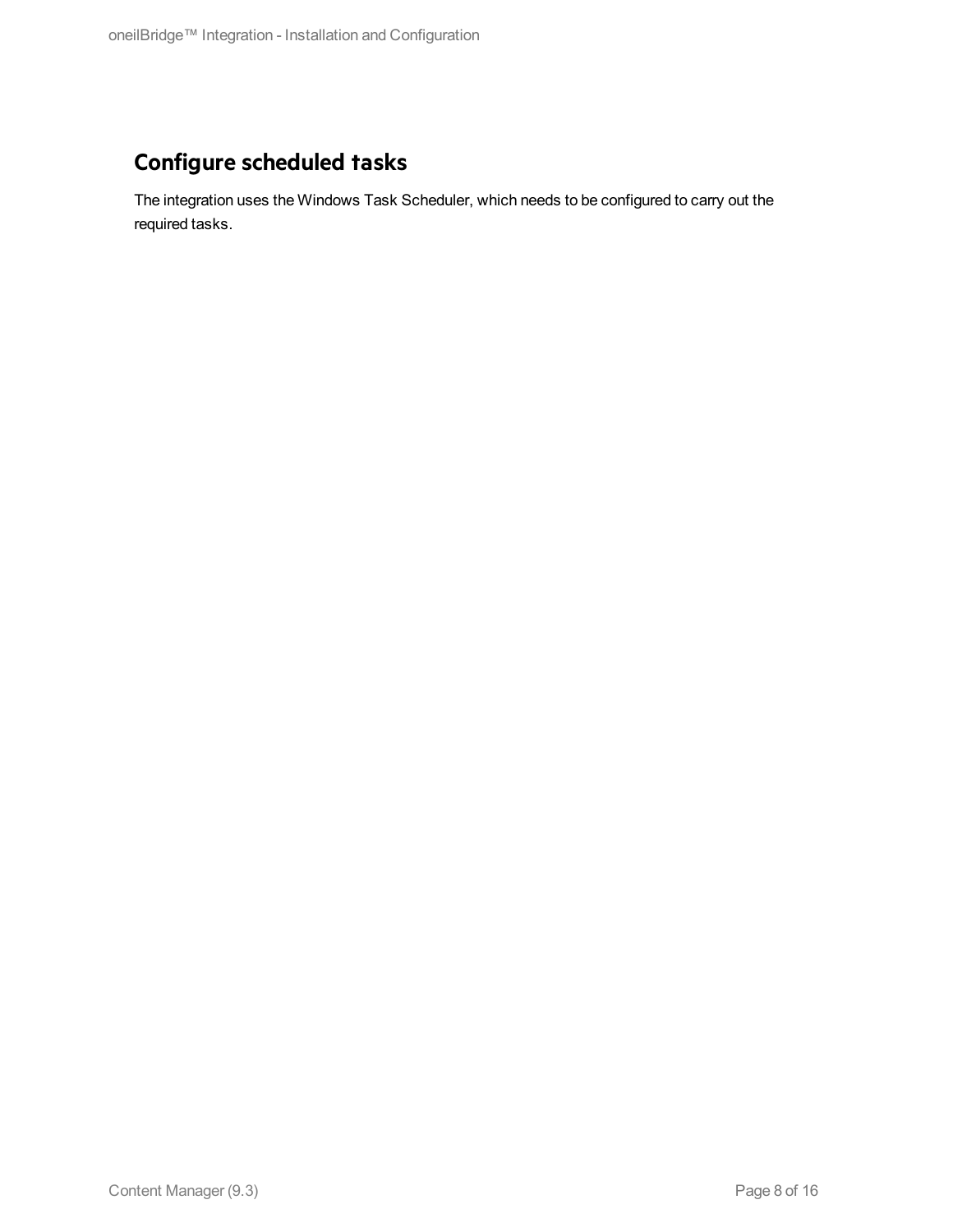## <span id="page-8-0"></span>**Installation and configuration**

## <span id="page-8-1"></span>**Installing warehouse integration**

1. With elevated user rights, run the installation file **CM\_ONeil\_WareHouse\_Integration\_x64.msi**

The **Welcome** dialog appears:



2. Click **Next**.

The **License Agreement** dialog appears: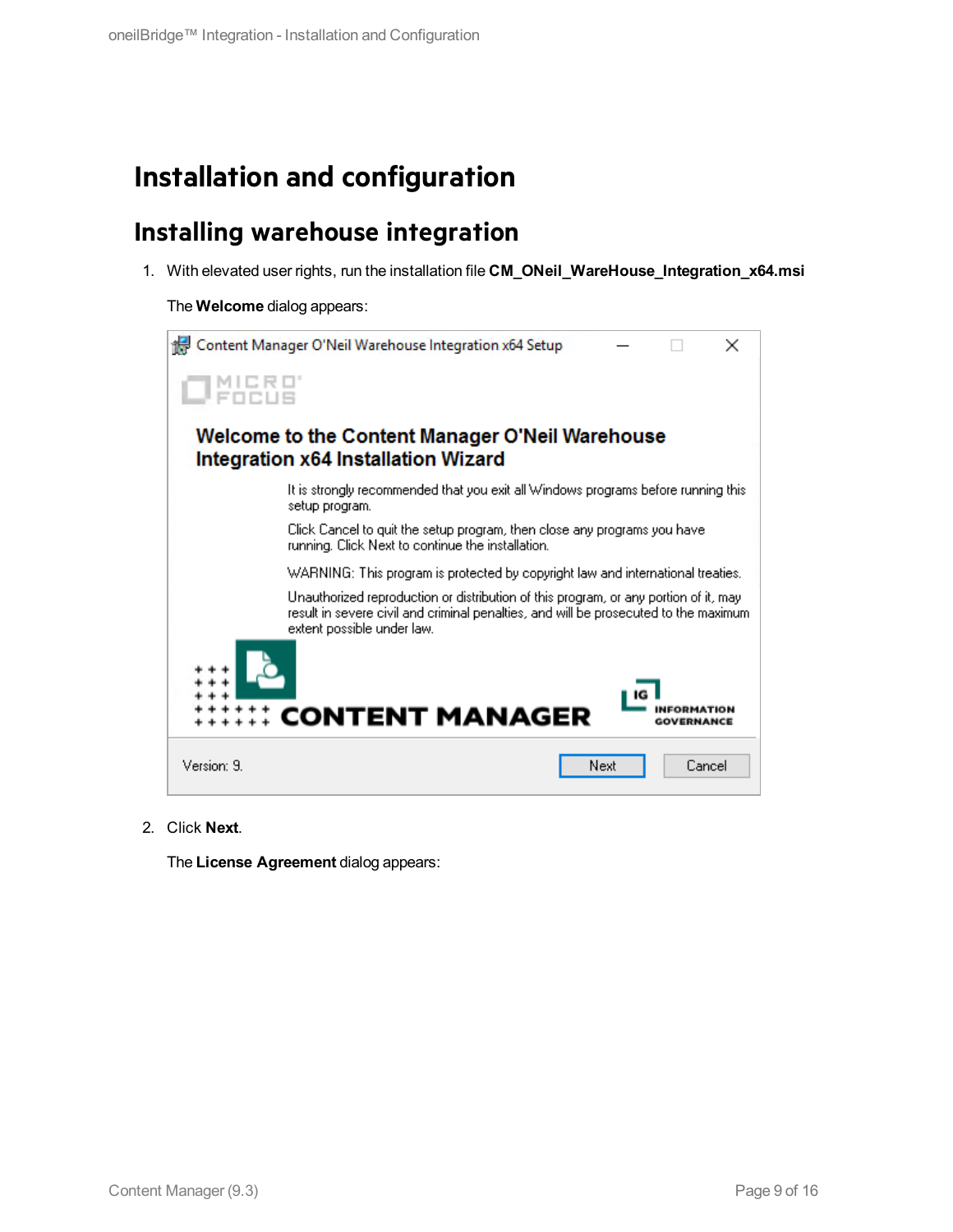|                                                                         | Content Manager O'Neil Warehouse Integration x64 Setup                                                                                                                                                                                                                                                                                                                                                                                                                                                                                     |  |  |  |
|-------------------------------------------------------------------------|--------------------------------------------------------------------------------------------------------------------------------------------------------------------------------------------------------------------------------------------------------------------------------------------------------------------------------------------------------------------------------------------------------------------------------------------------------------------------------------------------------------------------------------------|--|--|--|
| 1 PHENE                                                                 | <b>License Agreement</b><br>You must agree with the license agreement to proceed.                                                                                                                                                                                                                                                                                                                                                                                                                                                          |  |  |  |
| 1.                                                                      | Applicability. This end user license agreement (the "Agreement") governs the<br>use of accompanying software, unless it is subject to a separate agreement<br>between you and Micro Focus International plc and its subsidiaries<br>("Micro Focus"). By downloading, copying, or using the software you agree<br>to this Agreement. Micro Focus provides translations of this Agreement in<br>certain languages other than English, which may be found at:<br><https: about="" software-licensing="" software.microfocus.com="">.</https:> |  |  |  |
| 2.                                                                      | Terms. This Agreement includes supporting material accompanying the<br>software or referenced by Micro Focus, which may be software license<br>information, additional license authorizations, software specifications,<br>publiched uncernation cupolies terms, open course software lisenses and                                                                                                                                                                                                                                         |  |  |  |
| I accept the license agreement<br>I do not accept the license agreement |                                                                                                                                                                                                                                                                                                                                                                                                                                                                                                                                            |  |  |  |
| Version: 9.                                                             | Cancel<br>Back<br>Next                                                                                                                                                                                                                                                                                                                                                                                                                                                                                                                     |  |  |  |

3. Select **I accept the license agreement** and click **Next**.

The **Destination Folder** dialog appears: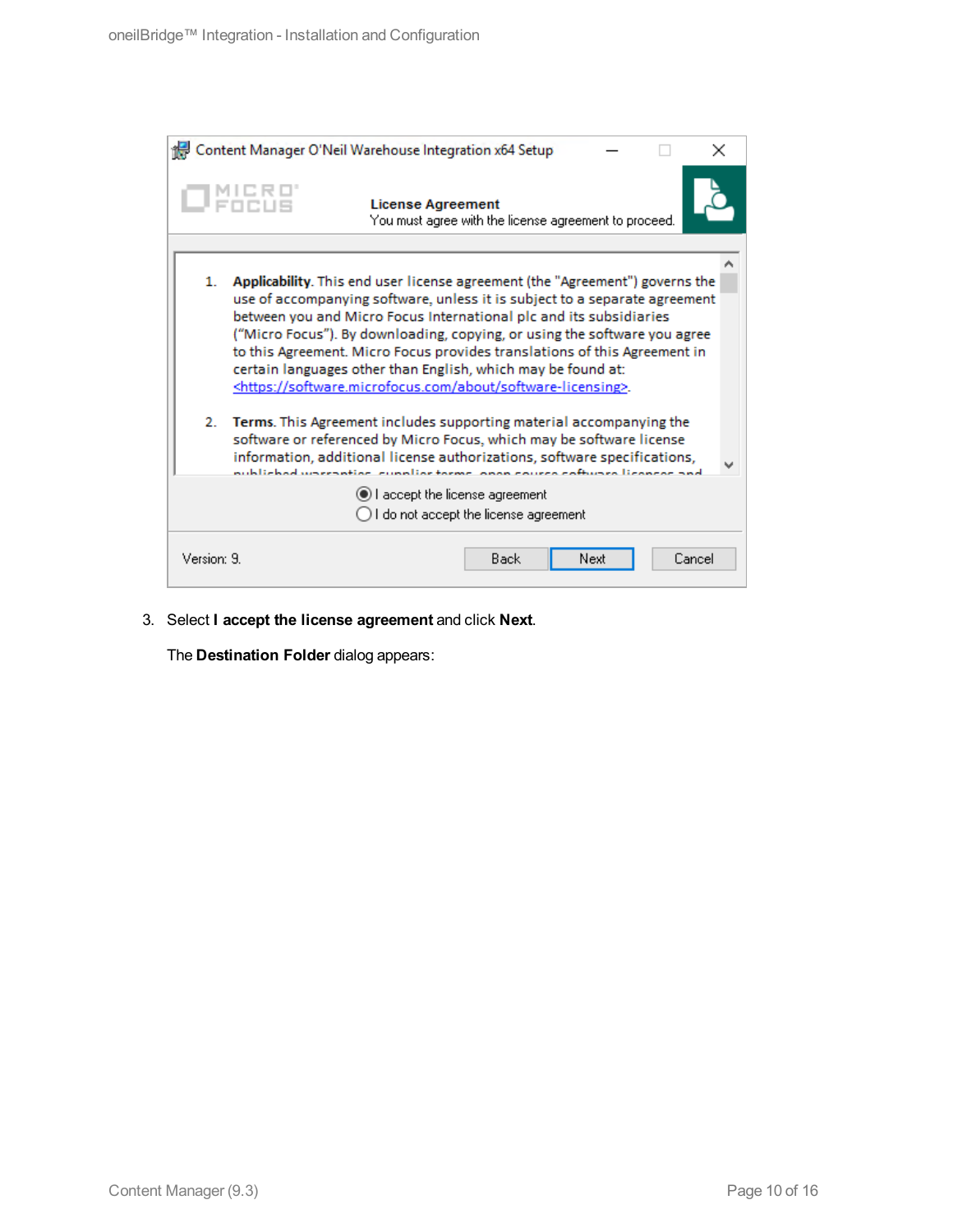| Content Manager O'Neil Warehouse Integration x64 Setup                                                                                                                                                                                                                   |                        | × |
|--------------------------------------------------------------------------------------------------------------------------------------------------------------------------------------------------------------------------------------------------------------------------|------------------------|---|
| <b>Destination Folder</b>                                                                                                                                                                                                                                                |                        |   |
| The installation wizard will install the files for Content Manager O'Neil Warehouse<br>Integration x64 in the following folder.<br>You can choose not to install Content Manager O'Neil Warehouse Integration x64 by<br>clicking Cancel to exit the Installation Wizard. |                        |   |
| <b>Destination Folder</b><br>C:\Program Files\Micro Focus\Content Manager\                                                                                                                                                                                               |                        |   |
|                                                                                                                                                                                                                                                                          |                        |   |
|                                                                                                                                                                                                                                                                          |                        |   |
|                                                                                                                                                                                                                                                                          | Back<br>Cancel<br>Next |   |

4. Click **Next**.

The **Ready to Install the Application** dialog appears: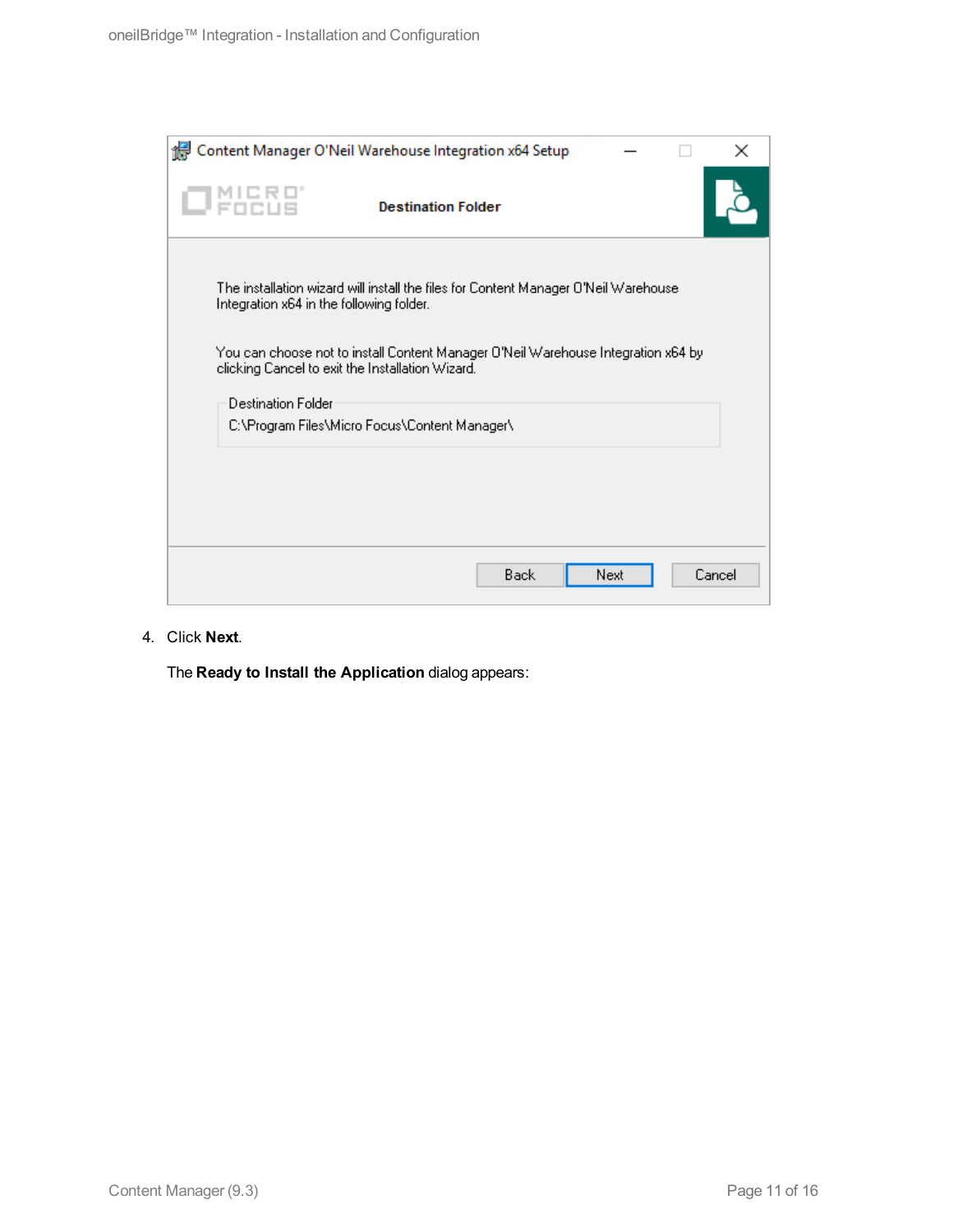

#### 5. Click **Next**.

The installation confirmation dialog appears: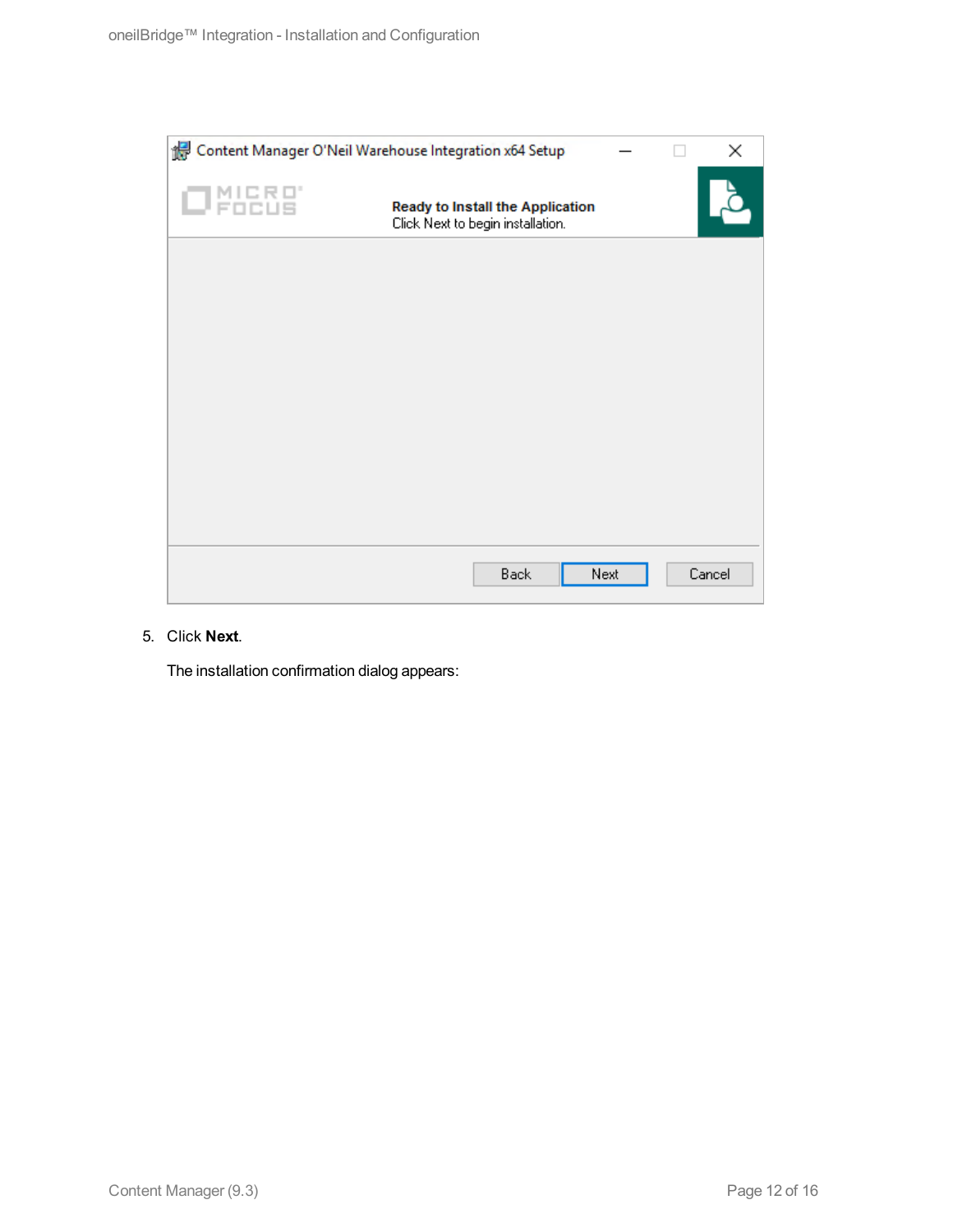

The required files are added to the folder **C:\Program Files\Micro Focus\Content Manager\oneilBridge**

6. Click **Finish**.

## <span id="page-12-0"></span>**Configuring Content Manager**

The O'Neil integration requires a storage location to be created within the Content Manager dataset that the records will be requested from. This Location will represent the Warehouse. Once the Location has been created, it is important to take note of its Unique Identifier, as this is required information when Editing the [ONeilBridge.xml](#page-12-1) configuration file

## <span id="page-12-1"></span>**Editing the ONeilBridge.xml configuration file**

For a new installation, rename the **ONeilBridge.xml.template** to **ONeilBridge.xml** and then edit **ONeilBridge.xml** to set up the connection with Content Manager and the storage vendor site correctly.

Use an XML editor of your choice to edit the XML file. Some of the parameters are your choice, some are about your internal systems, and some must be provided by the storage vendor.

The format of the ONeilBridge.xml is:

```
<setup interact="yes" to enable the user interface, or "no" to disable it>
```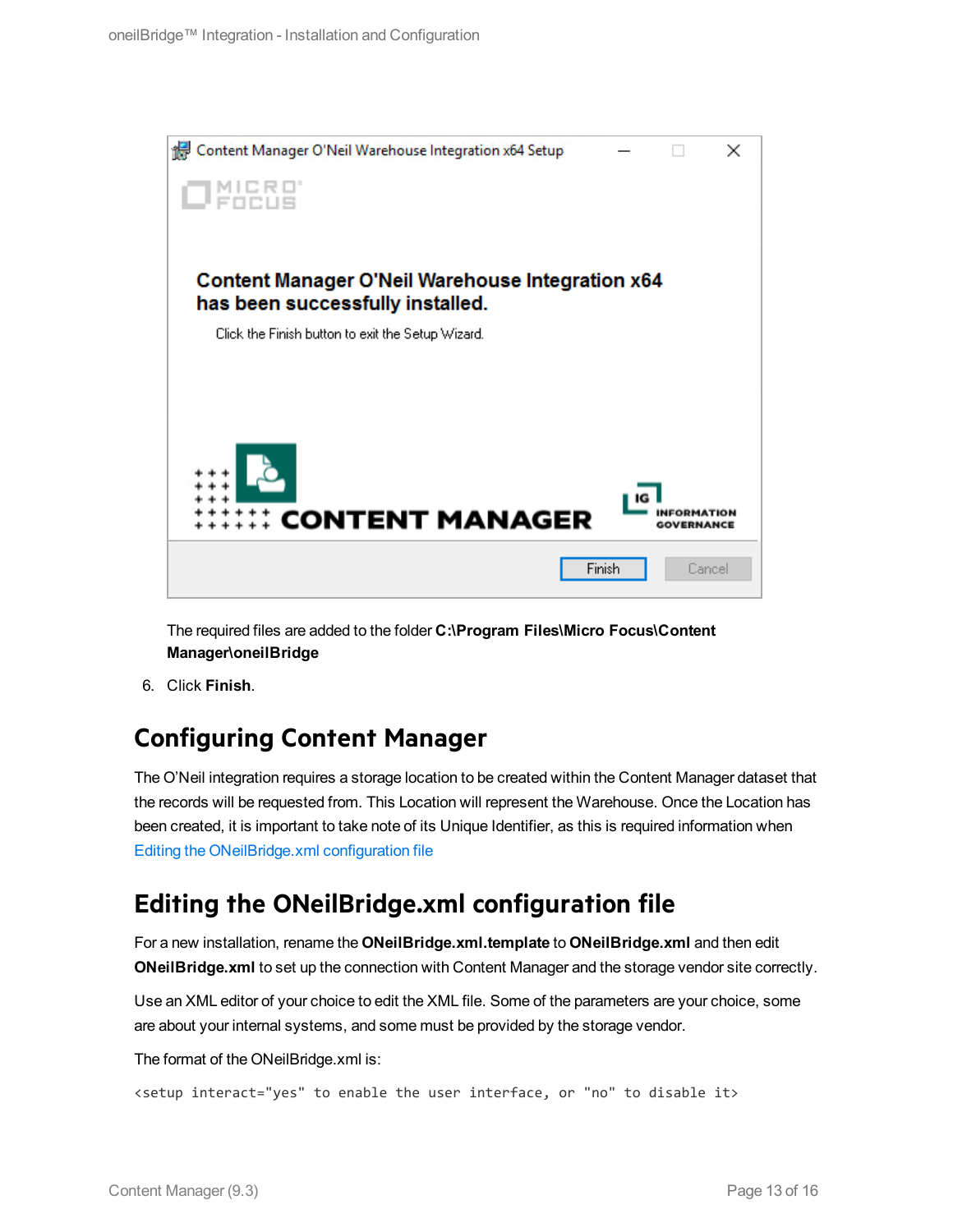```
<oneil addr=URL of O'NeilBridge connector web service, e.g.
"https://connector.oneilsoft.com/Connector/FrontEnd201103/Service.svc"
fileroom=Uniquie identifier(GUID) of the file room to use in the O'NeilBridge,
e.g."4496e66b-bb9d-426a-ad8b-f034437832d4"
user=Name of O'NeilBridge user to login as
password=Password for above user
account=O'NeilBridge Account Identifier code e.g. "4040\100\100"
center=O'NeilBridge record center unique identifier(GUID), e.g "fefaff1a-ebc1-4e0b-
9273-cdb80283f477"
cost=O'NeilBridge cost code, e.g. "NJ"
/>
<host=Host name of the Content Manager workgroup server, e.g. "localhost"
dataset=Identifier code of the Content Manager dataset to connect to, e.g. "F1"
centeruri=Unique Identifier(URI) of the Content Manager location object
representing the warehouse, e.g. "9000001"
port=Network port used to connect to Content Manager workgroup server, e.g. "1137"
/>
```

```
</setup>
```
## <span id="page-13-0"></span>**Configuring Task Scheduler**

- 1. In Windows Task Scheduler, under **Task Scheduler Library**, create a new top level folder, for example, **Content Manager**, and a folder inside it, for example, **oneilBridge**
- 2. Right-click the folder created in step 1 and click **Create Task**
- 3. On the **General** tab:
	- a. Name type in the Name of the task.
	- b. Description type in a description of the task.
	- c. Security Options if required change the user account that is running the task; and select the required Run options.
- 4. On the **Triggers** tab, define how often to run the task.
- 5. On the **Actions** tab, configure the Action that the task will perform.
	- a. For **Action**, **Start a program** should be selected.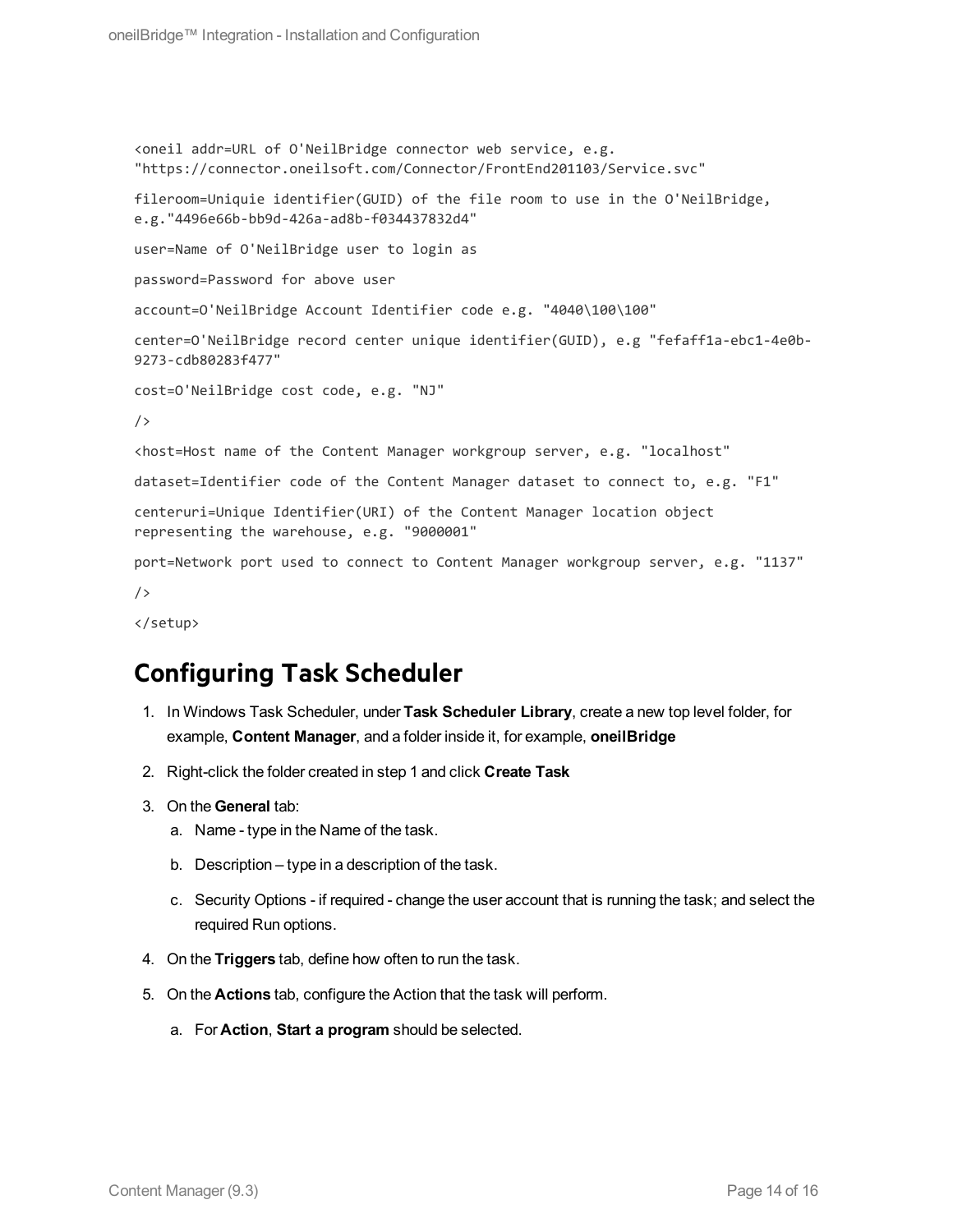- b. The field **Program**/**script** should display " C:\Program Files\Micro Focus\Content Manager\oneilBridge\TRIMONeilBridge.exe" (or the path that the TRIMONeilBridge.exe is located)
- c. **Add arguments** should display:
	- $\bullet$  for Pickup requests Pickup
	- $\bullet$  for Temporary Retrieval requests Request
	- to update the status of a Request that is with the Vendor Feedback
- 6. Optionally, in the tab **Conditions**, under **Power**, clear the option **Start the task only if the computer is on AC power** if you intend to use a mobile computer for demonstrations that may not be on AC power when you demonstrate
- 7. Click **OK** to save the task settings. You may need to enter your password to confirm.
- 8. Use those steps to create the tasks for Pickup, Request and Feedback.
- 9. Right-click a task and click **Run** to run the task and verify in the column **Last Run Result** that the task completed successfully
- 10. In the administration web application, in the tab **Scheduler**, you should now be able to see the tasks you created in Task Scheduler.

## <span id="page-14-0"></span>**Logging**

All processes are written to a log file, **TRIMONeilBridge.txt**, in **C:\Program Files\Micro Focus\Content Manager\oneilBridge**